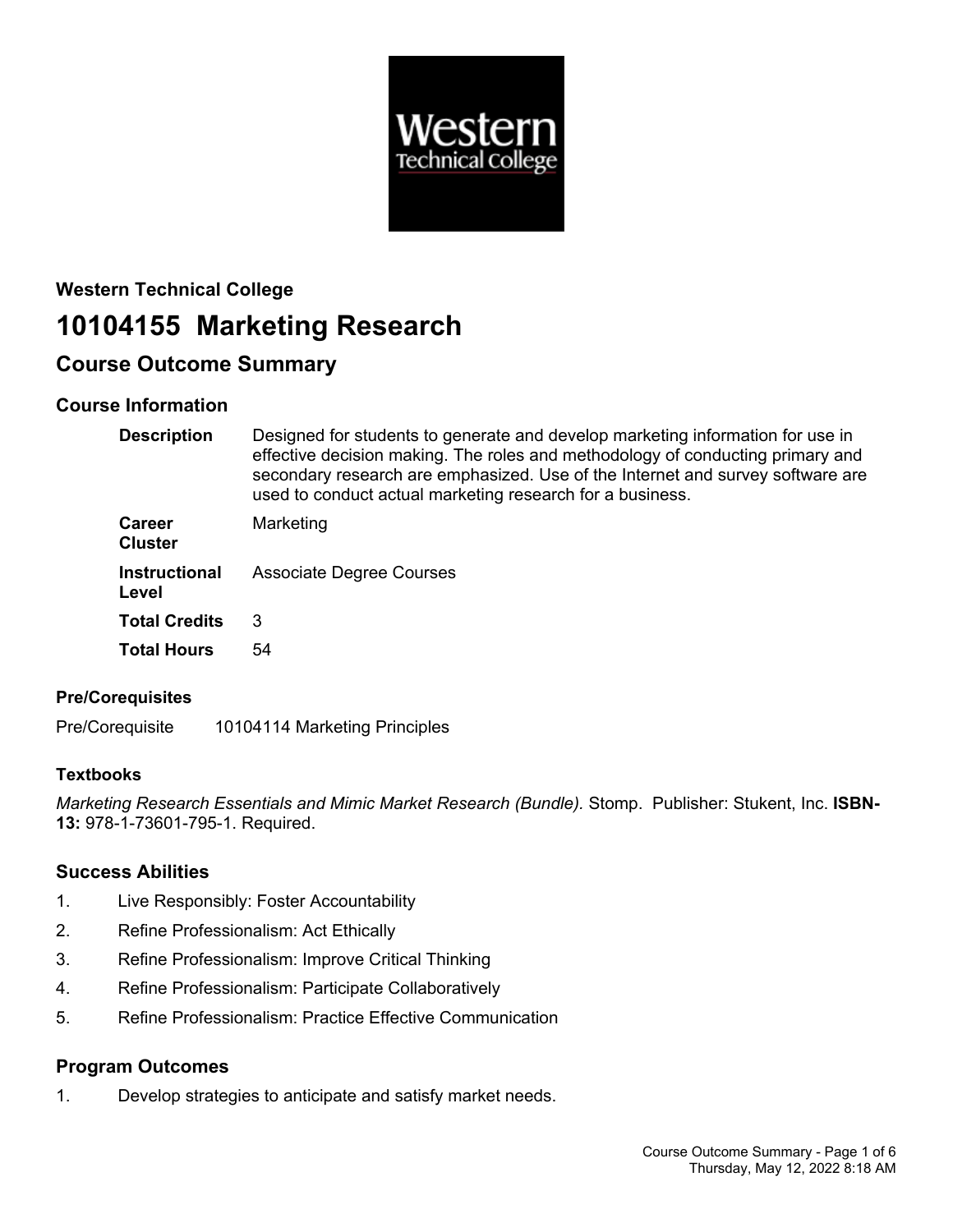2. Evaluate information through the market research process to make business decisions.

## **Course Competencies**

## **1. Assess the role of marketing information in decision making.**

#### **Assessment Strategies**

1.1. Written Product

#### **Criteria**

*You will know you are successful when*

- 1.1. you give examples of the key concepts of market research.
- 1.2. you explain the purposes and uses of market research.
- 1.3. you identify a situation when marketing research should not be conducted.
- 1.4. you explore and locate a suitable topic to research.

#### **Learning Objectives**

- 1.a. Define marketing research and the terminology associated with it
- 1.b. Distinguish between the internal and external sources of market research resources
- 1.c. Recognize the ability of any size firm to conduct market research
- 1.d. Recognize when marketing research should and should not be conducted

## **2. Explore the role of ethics in the research process.**

**Assessment Strategies**

2.1. Written Product

**Criteria**

*You will know you are successful when*

- 2.1. you explain whether a situation is ethical or not.<br>2.2. vou justify why you chose ethical or not.
- you justify why you chose ethical or not.

#### **Learning Objectives**

- 2.a. Review contemporary ethics in the marketing research industry
- 2.b. Examine various situations. Based on current social values, determine if ethical or not

## **3. Conduct marketing research.**

**Assessment Strategies**

3.1. Research Paper/Project

**Criteria**

*You will know you are successful when*

- 3.1. you chart and explain the steps.
- 3.2. you identify each step in existing research case studies.
- 3.3. you complete each of the steps in a research project.

#### **Learning Objectives**

- 3.a. Demonstrate knowledge of the research process steps
- 3.b. Explain why each step is important to the process

## **4. Formulate the market research problem or opportunity.**

#### **Assessment Strategies**

4.1. Research Paper/Project

**Criteria**

#### *You will know you are successful when*

- 4.1. you brainstorm to find out what you already know.
- 4.2. you conduct an informal investigation to further define what information is sought.
- 4.3. you write the research objective statement.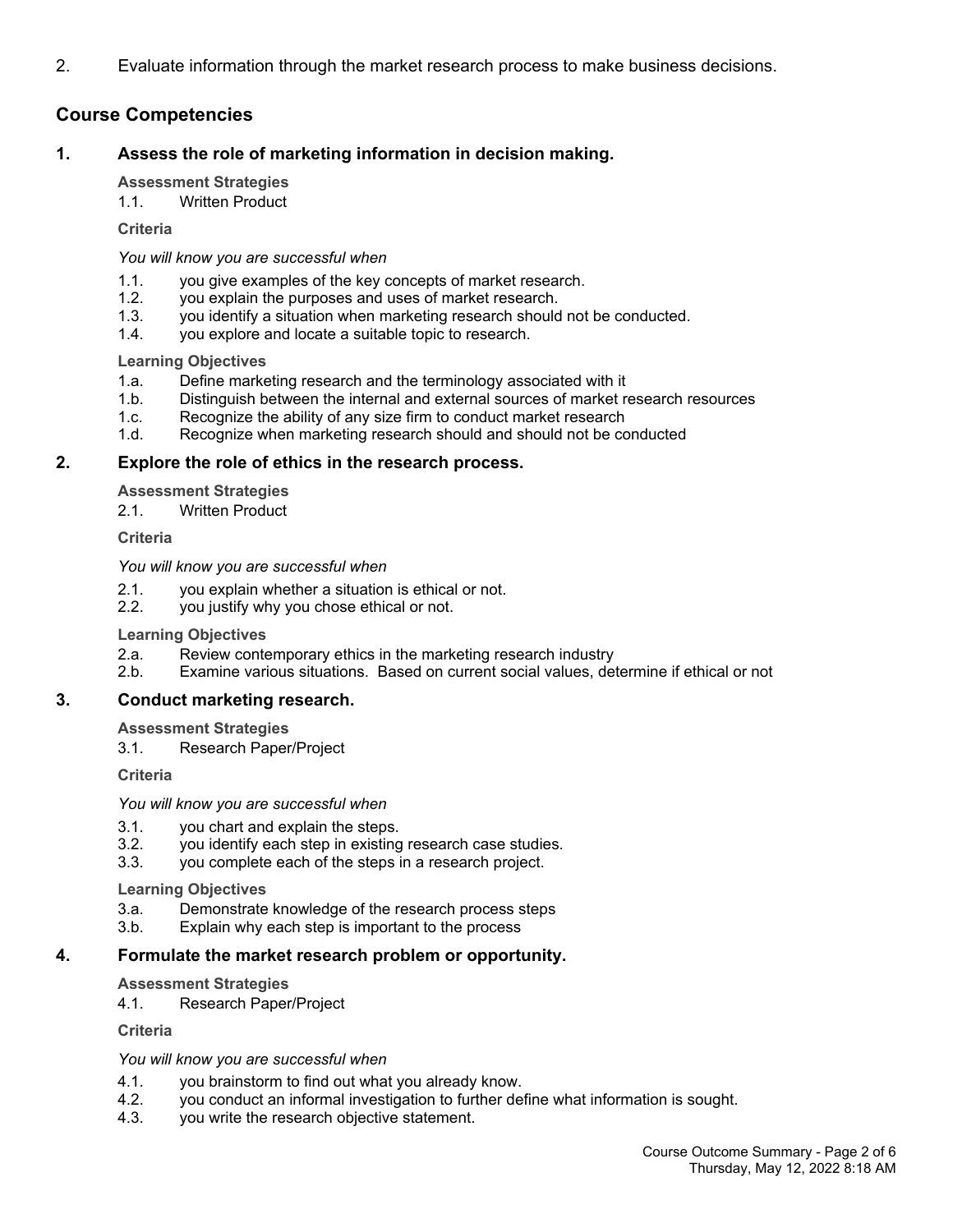**Learning Objectives**

- 4.a. Recognize the existance of a marketing problem or opportunity
- 4.b. Determine how information can help solve the problem or opportunity
- 4.c. Generate a statement of the specific information needed to solve it
- 4.d. Develop the research objective

#### **5. Determine the appropriate research design.**

#### **Assessment Strategies**

5.1. Research Paper/Project

#### **Criteria**

#### *You will know you are successful when*

- 5.1. you explain the circumstances that require secondary and/or primary research.
- 5.2. you produce a list of appropriate sources of secondary research (traditional and online resources).
- 5.3. you compare qualitative versus quantitative methods for primary data collection.
- 5.4. you determine from whom primary data will be collected.
- 5.5. you establish time table for research.
- 5.6. you allocate tasks to team members.

#### **Learning Objectives**

- 5.a. Distinguish whether the research problem will require secondary data sources, primary data sources, or both
- 5.b. Determine the primary data collection method to be used

## **6. Prepare the research methodology.**

#### **Assessment Strategies**

6.1. Research Paper/Project

#### **Criteria**

#### *You will know you are successful when*

- 6.1. you list the pros and cons of the selected qualitative method of research.
- 6.2. you design format for computer data collection.
- 6.3. you justify the chosen sampling technique as representative of the target population.
- 6.4. you justify the validity of the sampling method.
- 6.5. you design the questionnaire in the proper form.
- 6.6. you design unbiased, reliable questions.

## **Learning Objectives**

- 6.a. Distinguish between quantitative and qualitative data
- 6.b. Assess the appropriate qualitative interviewing method such as direct observation, in-depth/survey interviews, or focus group interviews
- 6.c. Contrast what distinguishes mail, telephone, personal in-home, and mail intercept interviews
- 6.d. Discover how computer technology is being used in survey research
- 6.e. Analyze the components of a sampling plan
- 6.f. Deduce the appropriate questionnaire needed for the data to be collected

## **7. Develop a sampling plan.**

## **Assessment Strategies**

7.1. Research Paper/Project

**Criteria**

#### *You will know you are successful when*

- 7.1. you define a population of interest for research project using demographics, geography, use and awareness.
- 7.2. you indicate how chosen data collection method effects sampling.
- 7.3. you determine population elements from which to choose the sample.
- 7.4. you choose a probability or non-probability sample and explain why.

#### **Learning Objectives**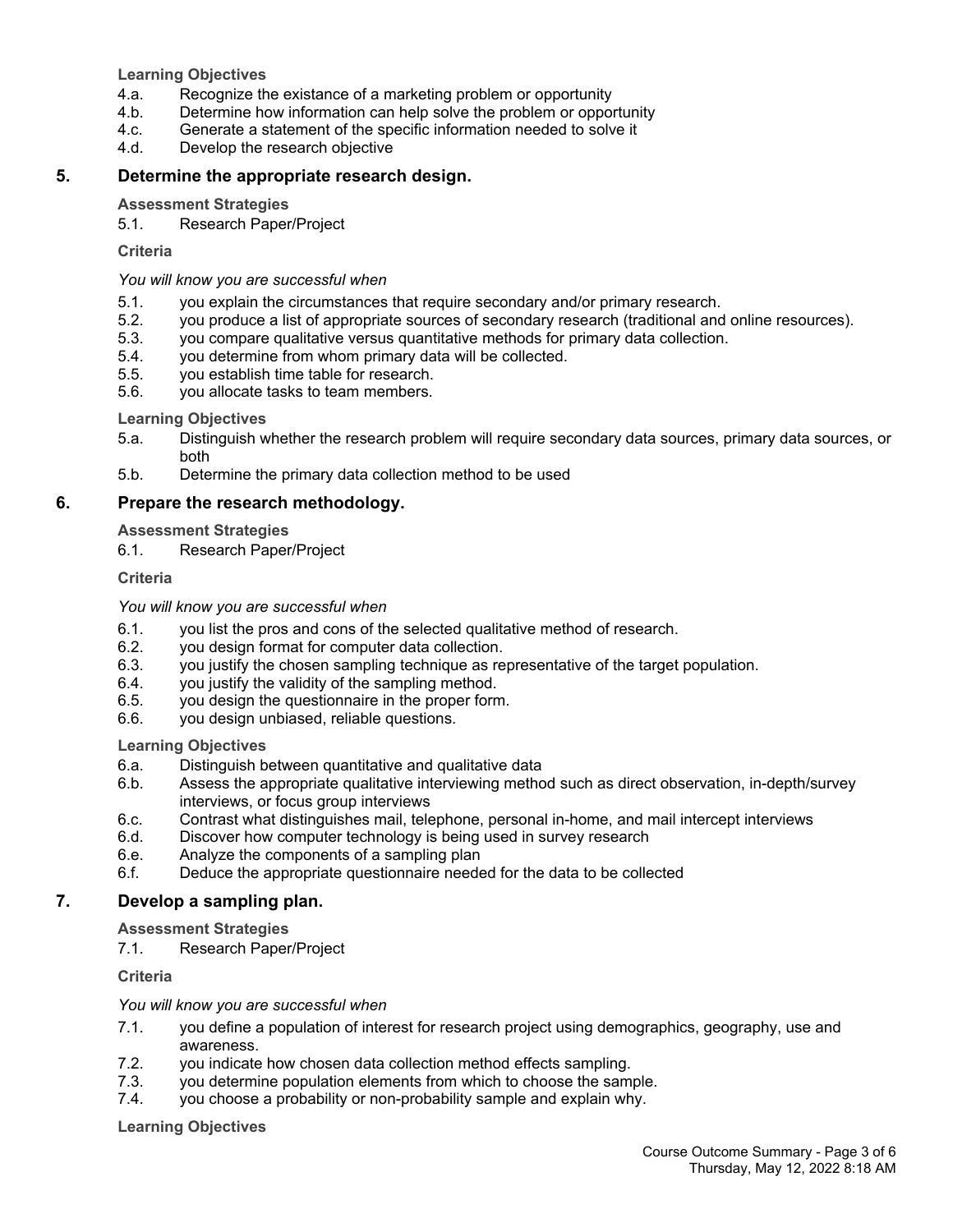- 7.a. Learns the steps in developing a sampling plan
- 7.b. Understands the concepts of sampling errors
- 7.c. Reviews types of sampling methods

## **8. Evaluate advantages and disadvantages of data collection methods.**

#### **Assessment Strategies**

8.1. Research Paper/Project

**Criteria**

#### *You will know you are successful when*

- 8.1. you describe different data collection methods.
- 8.2. you determine which data collection method should be used in certain situations.
- 8.3. you list advantages and disadvantages for using each of the following: (focus groups online and faceto-face, surveys/questionnaires - mailed, self-administered, telephone and on-line, interviews, consumer observation, test markets)

#### **Learning Objectives**

- 8.a. Assess the appropriate data collection method
- 8.b. Participate in various data collection activities

## **9. Identify sources and interpret internal data.**

#### **Assessment Strategies**

9.1. Research Paper/Project

**Criteria**

*You will know you are successful when*

- 9.1. you list internal data collected by a business.
- 9.2. you determine if internal data can solve the marketing problem.

#### **Learning Objectives**

- 9.a. Identify different data types: customer data, sales data, personal data, etc.
- 9.b. Differentiate between internal data and external data.
- 9.c. Determine what internal data can reveal about the market
- 9.d. Evaluate internal data uses

#### **10. Collect and compile secondary research from multiple sources.**

#### **Assessment Strategies**

10.1. Research Paper/Project

#### **Criteria**

#### *You will know you are successful when*

- 10.1. you compile secondary research online using various search engines and search techniques to locate it.
- 10.2. you list various sources of secondary data as it relates to the marketing problem.
- 10.3. you determine if secondary data meets criteria for their research.

#### **Learning Objectives**

- 10.a. Explore sources for research: the Internet, library, news sources.
- 10.b. Use an appropriate search engine and search techniques to access data concerning research problem
- 10.c. Conduct data collection activities
- 10.d. Determine validity of data as it relates to the marketing problem

## **11. Collect and compile the primary research data.**

#### **Assessment Strategies**

11.1. Research Paper/Project

**Criteria**

#### *You will know you are successful when*

- 11.1. you prepare a statement which details the procedures used in data collection.
- 11.2. you participate in data collection activities.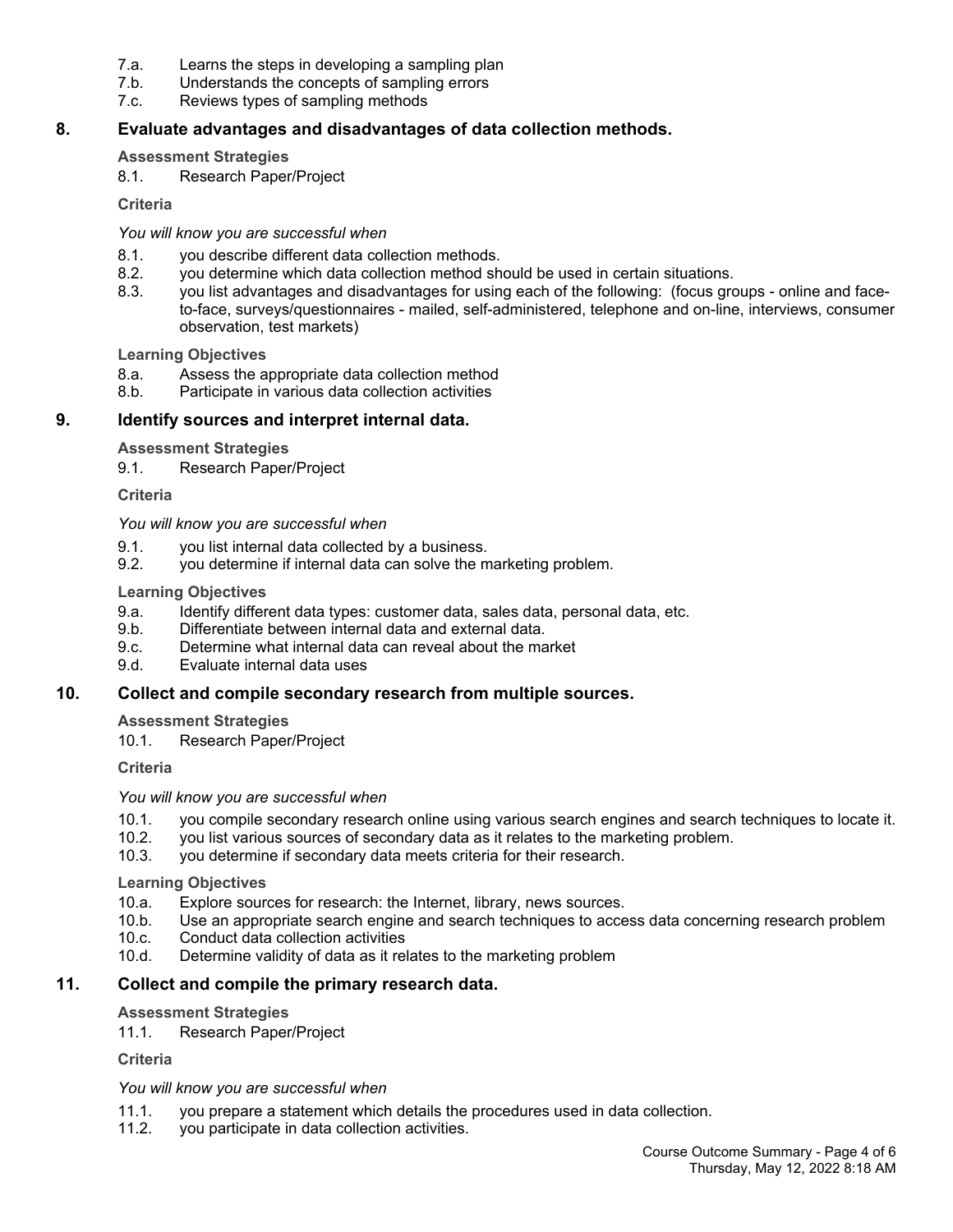- 11.3. you design a method for data entry, checking and editing questionnaires.
- 11.4. you design appropriate data tabulation processes.

**Learning Objectives**

- 11.a. Diagram the activities and elements of administering the data collection activities
- 11.b. Conduct data collection activities
- 11.c. Categorize the procedures for checking and editing questionnaires
- 11.d. Create a coding system and procedures for data collection to insure sample integrity and reduce nonresponse rate

#### **12. Interpret research data to create cross tabulations, counts and frequencies.**

**Assessment Strategies**

12.1. Research Paper/Project

#### **Criteria**

#### *You will know you are successful when*

- 12.1. you choose appropriate mathematical processes for data analysis.
- 12.2. you choose the appropriate graphical illustrations of the data to be analyzed.
- 12.3. you draw logical conclusions based on data findings.
- 12.4. you draw justifiable generalizations based on data findings and the research objective.

#### **Learning Objectives**

- 12.a. Generate charts, graphs, or other visuals to aid in clear presentation of results
- 12.b. Discover the considerations involved in communicating research findings
- 12.c. Recommend actions based on analysis findings
- 12.d. Support research findings in both oral and written form
- 12.e. Create cross tabulations, counts and frequencies.

#### **13. Perform data analysis using computer software.**

#### **Assessment Strategies**

13.1. Research Paper/Project

#### **Criteria**

#### *You will know you are successful when*

- 13.1. you complete an overview of Surveycrafter Pro software usage.<br>13.2. vou enter collected data into Surveycrafter Pro software.
- you enter collected data into Surveycrafter Pro software.
- 13.3. you complete several types of analysis using software.
- 13.4. you evaluate the analysis and tell what it means in reference to the marketing problem.

## **Learning Objectives**

- 13.a. Use SurveyCrafter Pro to analyze collected data
- 13.b. Explore how SurveyCrafter Pro software enhances the data analysis process
- 13.c. Discover the limitations of software in showing "what does this analysis mean"

## **14. Create a research written report.**

#### **Assessment Strategies**

14.1. Research Paper/Project

#### **Criteria**

#### *You will know you are successful when*

- 14.1. you write a research report including all necessary components.<br>14.2. vou emplov correct spelling and grammar so the report is free of
- 14.2. you employ correct spelling and grammar so the report is free of syntax and grammar errors.<br>14.3. vou write to vour audience so the report is written to the level of the recipient(s).
- you write to your audience so the report is written to the level of the recipient(s).
- 14.4. you include the information to solve the marketing problem.

## **Learning Objectives**

- 14.a. Review various research reports
- 14.b. Explore the components of a research report
- 14.c. Recognize the differences in the report recipients
- 14.d. Evaluate general guidelines for the organization and writing of the research document